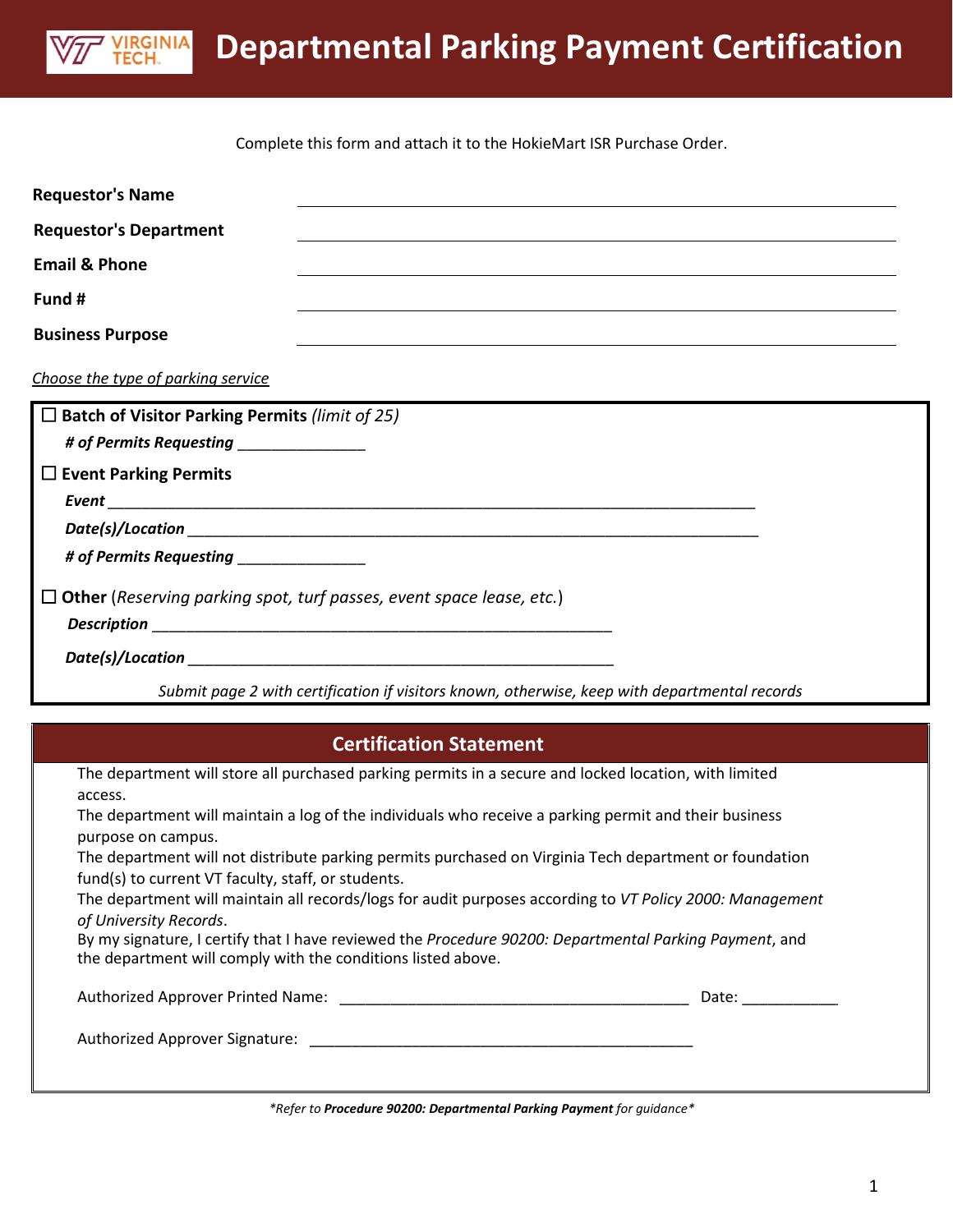

## **Departmental Parking Payment Certification**

| Permit#<br>(If available) | Name of Individual/ Committee<br><b>Receiving Permit</b> | <b>Affiliation</b> | <b>Business Purpose</b> | Date(s) |
|---------------------------|----------------------------------------------------------|--------------------|-------------------------|---------|
|                           |                                                          |                    |                         |         |
|                           |                                                          |                    |                         |         |
|                           |                                                          |                    |                         |         |
|                           |                                                          |                    |                         |         |
|                           |                                                          |                    |                         |         |
|                           |                                                          |                    |                         |         |
|                           |                                                          |                    |                         |         |
|                           |                                                          |                    |                         |         |
|                           |                                                          |                    |                         |         |
|                           |                                                          |                    |                         |         |
|                           |                                                          |                    |                         |         |
|                           |                                                          |                    |                         |         |
|                           |                                                          |                    |                         |         |
|                           |                                                          |                    |                         |         |
|                           |                                                          |                    |                         |         |
|                           |                                                          |                    |                         |         |
|                           |                                                          |                    |                         |         |
|                           |                                                          |                    |                         |         |
|                           |                                                          |                    |                         |         |
|                           |                                                          |                    |                         |         |
|                           |                                                          |                    |                         |         |
|                           |                                                          |                    |                         |         |
|                           |                                                          |                    |                         |         |
|                           |                                                          |                    |                         |         |
|                           |                                                          |                    |                         |         |

*\*Refer to Procedure 90200: Departmental Parking Payment for guidance\**